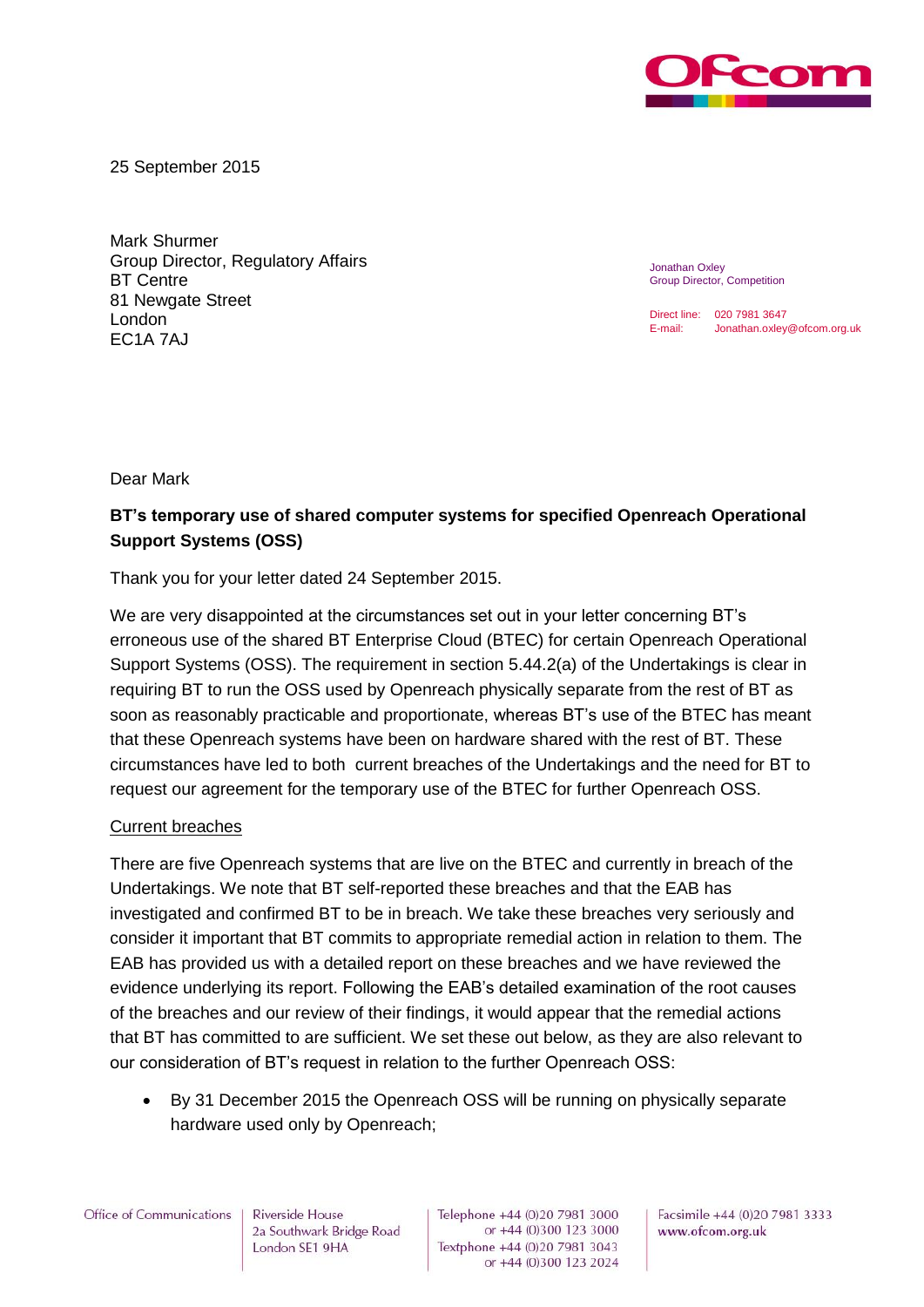- An audit of the Openreach systems estate will be conducted to ensure that no other systems are in breach of the Undertakings;
- Improvements will be made to internal governance;
- Improved internal controls will be implemented; and
- Improvements will be made to the training given to employees in relation to the Undertakings.

We expect to have further discussions with BT on implementation of these actions over the coming months.

## BT's request

BT requests that Ofcom agree to five specified Openreach OSS being run on shared hardware (the BTEC) until 31 December 2015 at the latest. BT explains in its letter the reasons for this request, in particular that there are customer service commitments that Openreach needs to deliver and that, as a result of its erroneous use of the BTEC, Openreach is unable to deliver on these commitments on physically separate hardware in accordance with its obligations under the Undertakings. Therefore, it is necessary for Openreach to deliver these services using shared systems (the BTEC) on a temporary basis until December 2015.

We consider that, if BT is unable to deliver the services identified in its letter using shared systems, there is the potential for adverse impacts on communications providers and their customers. In particular, we consider that industry will not immediately benefit from the new View My Engineer service and that the degradation of the systems providing Service Level Guarantee payments and NGA fault management poses a risk to the delivery of these services. It is also clear that BT is not in a position to deliver these services on physically separate hardware in advance of December 2015. We are also mindful of the fact that there is unlikely to be any adverse consequences for competition on Openreach customers or end users as a result of running these OSS on the BTEC, it will be for a time-limited period and during this period the relevant Openreach OSS will be subject to at least Level 2 System Separation<sup>1</sup>.

Therefore, on the basis of the information provided by BT, for these reasons we do not on balance consider that it would currently be appropriate for Ofcom to take enforcement action against BT in respect of its proposal to run the five specified Openreach OSS on the BTEC until the end of December 2015.

We consider that the monitoring and reporting requirements that BT has committed to, alongside the monitoring and reporting of the corrective actions for the existing breaches set

 $1$  Level 2 System Separation means both (a) separation of the data held by the system and (b) separate instances of the application software, such that users can only have access to which they are entitled or which they are permitted, consistently with the Undertakings.